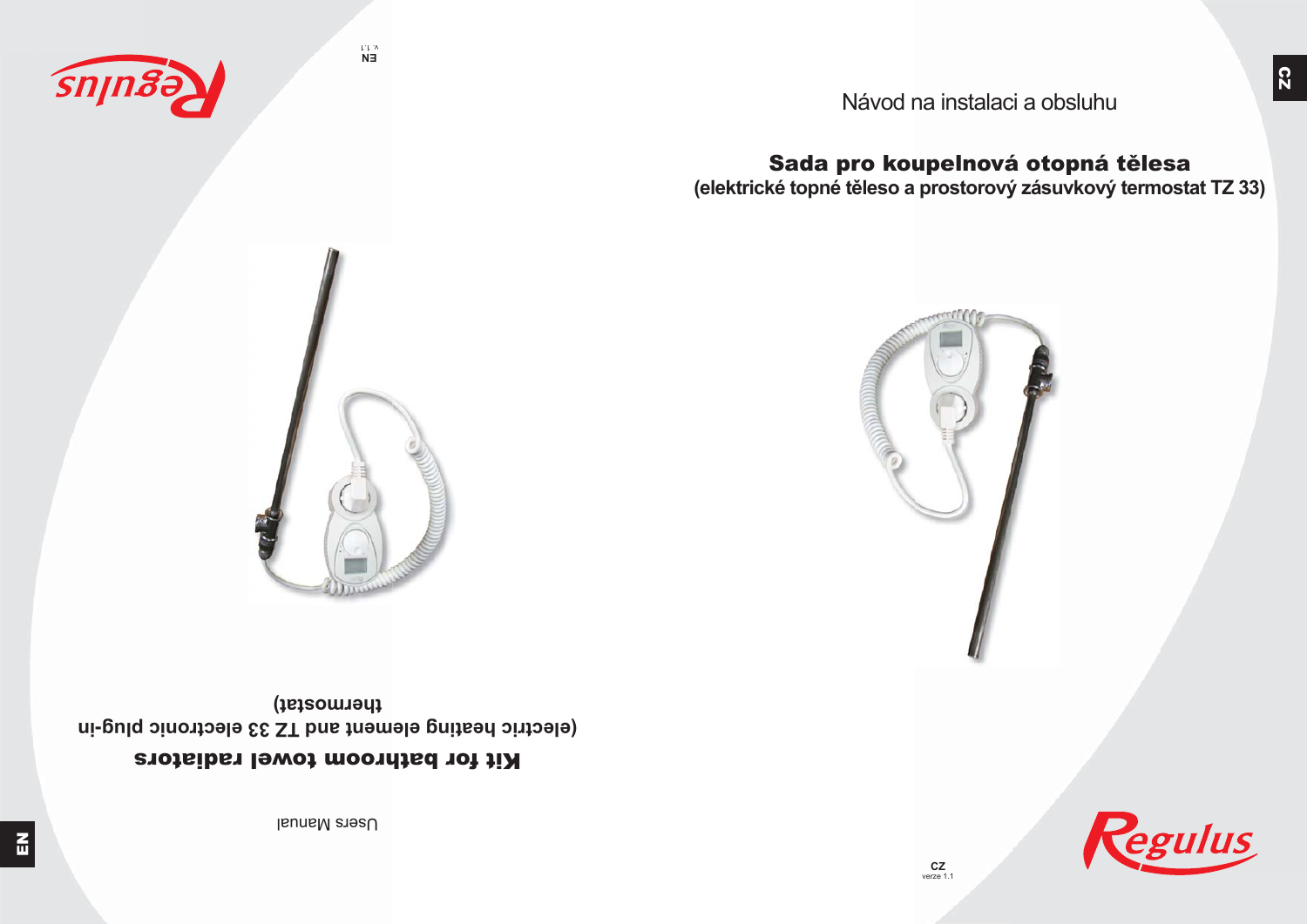### $\overline{b}$ e experience and a construction of the construction of the construction of the construction of the construction of the construction of the construction of the construction of the construction of the construction of the con  $\overline{v}$  $\overline{v}$  $\mathcal{E}$  $\mathcal{E}$  $\overline{c}$  $\cdots$   $\cdots$   $\cdots$   $\cdots$  $\overline{z}$

**HASBO** 

# Inexities and of International

elektrickym topnym telesem, nebo kombinované s pomoci dodaného I-kusu. Přivod k topnému tělesu se zapoji přes vytapění, která obsahuje elektrické topné těleso, termostat IZ 33 a I-kus. V tomo připadě je nájlň radiatoru ohřívana Koupelnové radiátory zapojené do klasické teplovodní otopné soustavy je možné vybavit sadou pro kombinované

kolpelnové radiátory s kombinovanym vytápěním lze umístit v zónách 2 a 3 (dle CSN 33 200-7-701, vedle umyvadla, Zasuvkovy prostorovy termostat, kde se nastavi pozadovana teplota ohrevu.

Jednoduchou instalaci doporuceneho topneho telesa do radiatoru lze tedy ziskat komfortni otopny prvek. Asul uspo abicuoveuo konin).

## **S. Ubeche Intormace**

nizione regionale pove un periodicionale portanti uvedenė v tomto navodu, jelikoz obsahuji duležitė informace ohlednė bezpečnosti, instalace, použivani a udržby. Tepro usivod k bonziri je peglipo s dnjestion zoncegil vyropku a mugli byl predan uzivateli. Pećijive si prečiete pokyny

respravna instalace muse zpusobit zavasta zraneni lidem i zviratnih a skody na majetku. Ioto zariseni je urceno pro Instalaci sady musi provest ryalifikovana osoba v souladu s platnymi predpisy a podle navodu vyrobce.

Výkon elektrického topného tasa se voli v závislosti na tepelném výkonu radiátoru. V technických údajích vytapeni a regulaci lokalnich topidel a jako doplnek ke koupelnovym otopnym telesum.

każdęno radiatoru je uveden maximalni vykon elektrického topneho telesa.

**Velikost radiatoru!** V zadnem pripade se nesmi pouzit topne teleso o vetsim vykonu nez je predepsan vyrobcem pro dany typ a

yaopen. take nutno zajistit, aby napin radiatoru, ktera viivem zvysene teploty napydya na objemn mohla odczen do expanzni FIRKtricke tobue teleso usam pvt instalovano ve vertikalni polose s elektrickými privodem nanore. Pro pezpecny provoz je

k tomuto ucelu. Nikay nepouzivejte aprazivni latky, ani rozpoustegia. LONSINSULS SULTER IN A LORD WAS DRAGED AND DE SEXUSTER SHASSER OF A LODG USING STOLOGIC ODDO A SUSSING STOOD S

porucny, vypnete no a privolejte servisnino pracovnika. Hred zanajenim praci ci udrzoy na zarizeni vzdy napred odpojte privod elektricke energie. Pokud zarizeni jevi znamky

# 1. Description

Bathroom towel radiators connected to a traditional hydronic heating system can be fitted with a kit for dual heating that contains an electric heating element. TZ33 thermostat and a T-piece. In this case the heating fluid is heated up either by the electric heating element only, or also from the central heating circuit using the T-piece supplied. The heating element gets wired via the plug-in room thermostat where the desired temperature is set.

Bathroom towel radiators with dual heating can be placed in zones 2 and 3 (next to a wash-basin, bathtub or shower cabin)

A comfort heating element can be obtained by simple installing of recommended heating element into a radiator.

# 2. General Information

This Owners Manual is an integral and important part of the product and must be handed over to the User Read carefully the instructions in this manual as they contain important information concerning safety, installation, operation and maintenance. Keep this Manual for later reference.

The kit shall be installed by a qualified person according to valid rules and Manufacturer's Instructions.

Incorrect installation may result in serious injury to people and/or animals and property damage. This device is intended

for heating and controlling local heaters and as a supplement to bathroom towel radiators.

The output of the el. heating element shall be selected depending on the heat output of the radiator. The max.

permissible output of an electric heating element is shown in a Data Sheet for every radiator. Never use a heating element of a bigger output than set by the manufacturer for the specific radiator type and

size!

This electric heating element shall not be installed vertically with the electric cord pointing upwards. For a safe operation it is necessary to ensure that the fluid inside can flow into an expansion vessel as it expands during heating up.

It is forbidden to use the appliance for other purposes than described above, and the Manufacturer bears no responsibility for any damage caused by improper or wrong use. For surface cleaning use a soft cloth soaked in mild detergent. Never use abrasive cleaners or solvents.

Before performing any work or maintenance on the device, ensure that it is completely disconnected from the power mains. If the device shows signs of faulty operation, turn it off and call a service.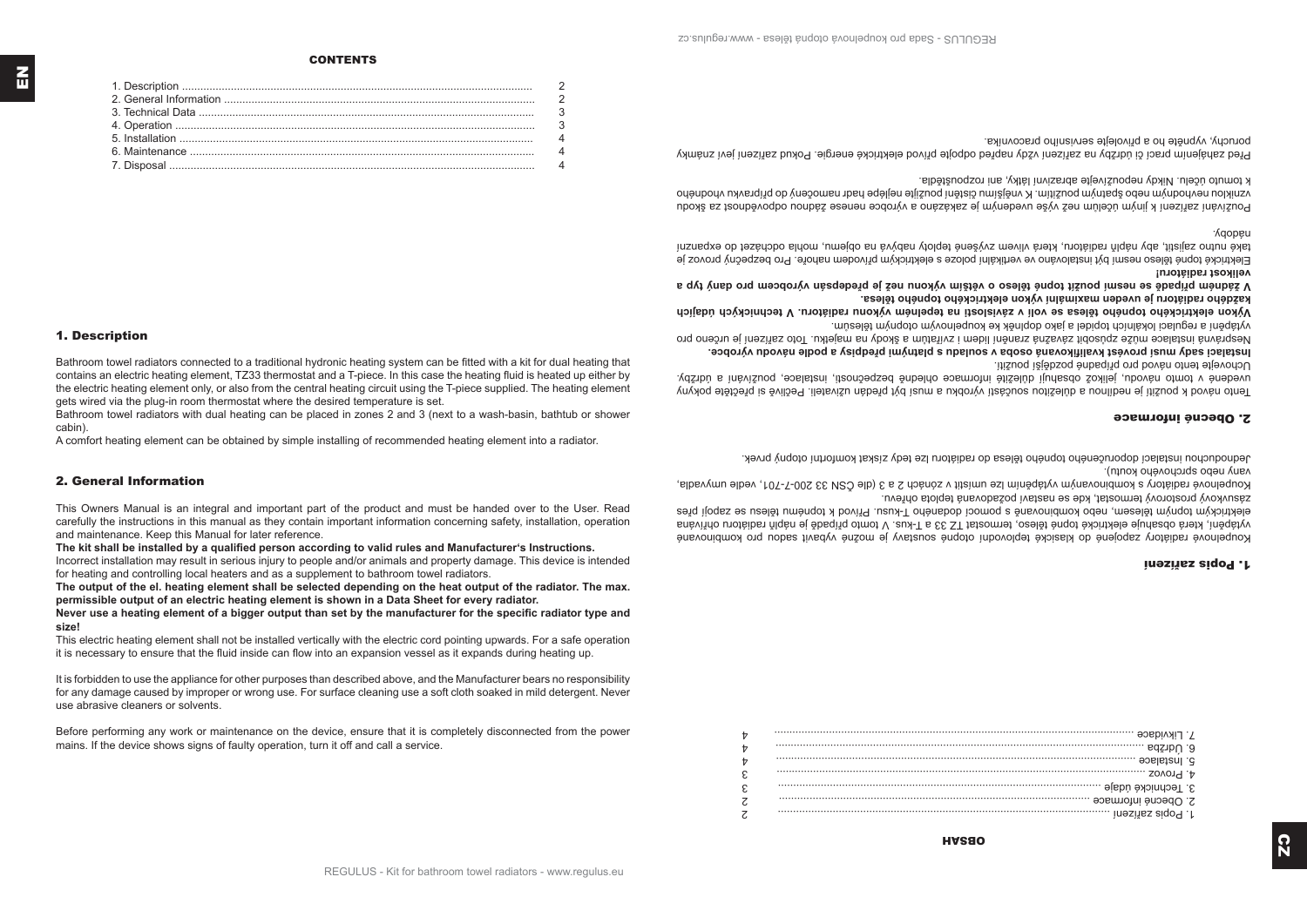3.1 TZ 33 Plug-in Room Thermostat

| 9-80% RH, non-condensing | Working humidity:     |
|--------------------------|-----------------------|
| $0.0 + 0$                | Working temperature:  |
| about 2 min.             | Measurement interval: |
| A (E) a 1, DAV 0 ES      | Contacts rating:      |
| 0ZdI                     | Protection type:      |
| <b>S30 V/50 Hz</b>       | Working voltage:      |
| $O_6$ L BOO              | Switching difference: |
| $-30$ or $-9$ of $-9$    | lemperature range:    |

|                         | 3.2 Heating element |
|-------------------------|---------------------|
| 330 A/QO H <sup>Z</sup> | working voltage:    |
| 117 44                  | Protection type:    |
| WUUJI UUG               |                     |

| Power input:     | 300 - 1200 M |
|------------------|--------------|
| Protection type: | ᆎᆐ           |
| могкіпд voitage: | ZH UGIV USS  |

Power input: 300 - 1500 W

Protection type:  $\frac{1}{2}$  Protection type:

4. Operation The plug-in thermostat controls temperature for the local heater; it shows either the set temperature or the measured one. Plug the thermostat in a wall socket (5) and into it the device to be controlled. Then select the desired temperature by

turning the adjustment word (+). But a hand a hand a hand a hand a hand a hand a hand a hand a hand a icon and the desired temperature will appear on the display (1). When the setting is phanon the hand icon will disappear in 10s and the display will show the real temperature. If the real temperature is lower than the set value, a thermometer stigib suuts on the display under the temperature digits. At the same time, the thermostat contacts are closed and the LED (3) is lit. When the real temperature reaches the desired value, the thermometer symbol stops blinking but the thermostat and the LED will stay active for several seconds. The thermostat switches off only when the real temperature



This electric heating element is equipped with an automatic thermal reset at 90 °C that will release again automatically when cooled down to 35 °C. The element is also equipped with a basis to turns it and that when the turn that the

exceeds the desired one by about 0.5 °C.

temperature exceeds 110 °C.

The kit for bathroom towel radiators also that that is needed for dual heating (when the radiator is need to that  $\frac{1}{2}$ of a heating circuit and also heated by a heating element if necessary).

obsluhy. Těleso je také vybaveno bezpečnostní pojistkou proti přehřátí , která trvale vypne při překročení teploty 110 °C.

Sada pro koupelnová otopná tělesa obsahuje také T-kus, který je potřebný pro případ kombinovaného provozu (instalace radiátoru v teplovodním systému s možností dohřevu elektrickým topným tělesem).

tepelnou pojistkou s vypínací teplotou 90 °C. Po ochlazení elektrického topného tělesa na 35 °C se automatická tepelná pojistka opět sepne bez nutnosti restartu či jiného zásahu

symbol teploměru (2). Zároveň je výstup termostatu sepnut a svítí LED (3). Když se teploty (požadovaná a skutečná) vyrovnají, symbol teploměru přestane blikat, ale výstup a LED ještě několik sekund zůstanou aktivní. Termostat vypne ve chvíli, kdy je skutečná teplota asi o 0,5 °C vyšší, než požadovaná. Elektrické topné těleso je vybaveno vratnou automatickou

skutečnou teplotu. Pokud je skutečná teplota v prostoru nižší, než požadovaná, na displeji pod údajem o teplotě bliká

ovládané zařízení. Následně zvolte požadovanou teplotu otáčením nastavovacího knoflíku (4). Na displeji (1) se při nastavování zobrazí ikona ruky a požadovaná teplota. Po nastavení (do 10 sec.) zmizí ikona ruky a displej ukazuje

Termostat připojte do síťové zásuvky (5) a do něj zapojte

Zásuvkový termostat řídí teplotu pro lokální topidlo, na displeji ukazuje nastavovanou nebo měřenou teplotu.



 Provozní napětí: 230 V/50 Hz Krytí: IP 44 (zóna 2 nebo 3 dle ČSN 33 2000-7-701) Příkon: od 300 do 1500 W

# 3.2 Topné těleso

4. Provoz

| Rozsah teplot:               | 10 - 30 °C, nastavitelné            |
|------------------------------|-------------------------------------|
| Spínací diference:           | cca 1 °C                            |
| Provozní napětí:             | 230 V/50 Hz                         |
| Krytí:                       | IP20 (zóna 3 dle ČSN 33 2000-7-701) |
| Jmenovité zatížení kontaktů: | $230 V - 16(3) A$                   |
| Interval měření:             | cca 2 min.                          |
| Provozní teplota:            | $0-40$ °C                           |
| Provozní vlhkost:            | 5-90% r.v. nekondenzující           |

# 3. Technické údaje czystali zásuvkový prostorový termostat TZ 33<br>December 2008 – 2009 prostorový termostat TZ 33